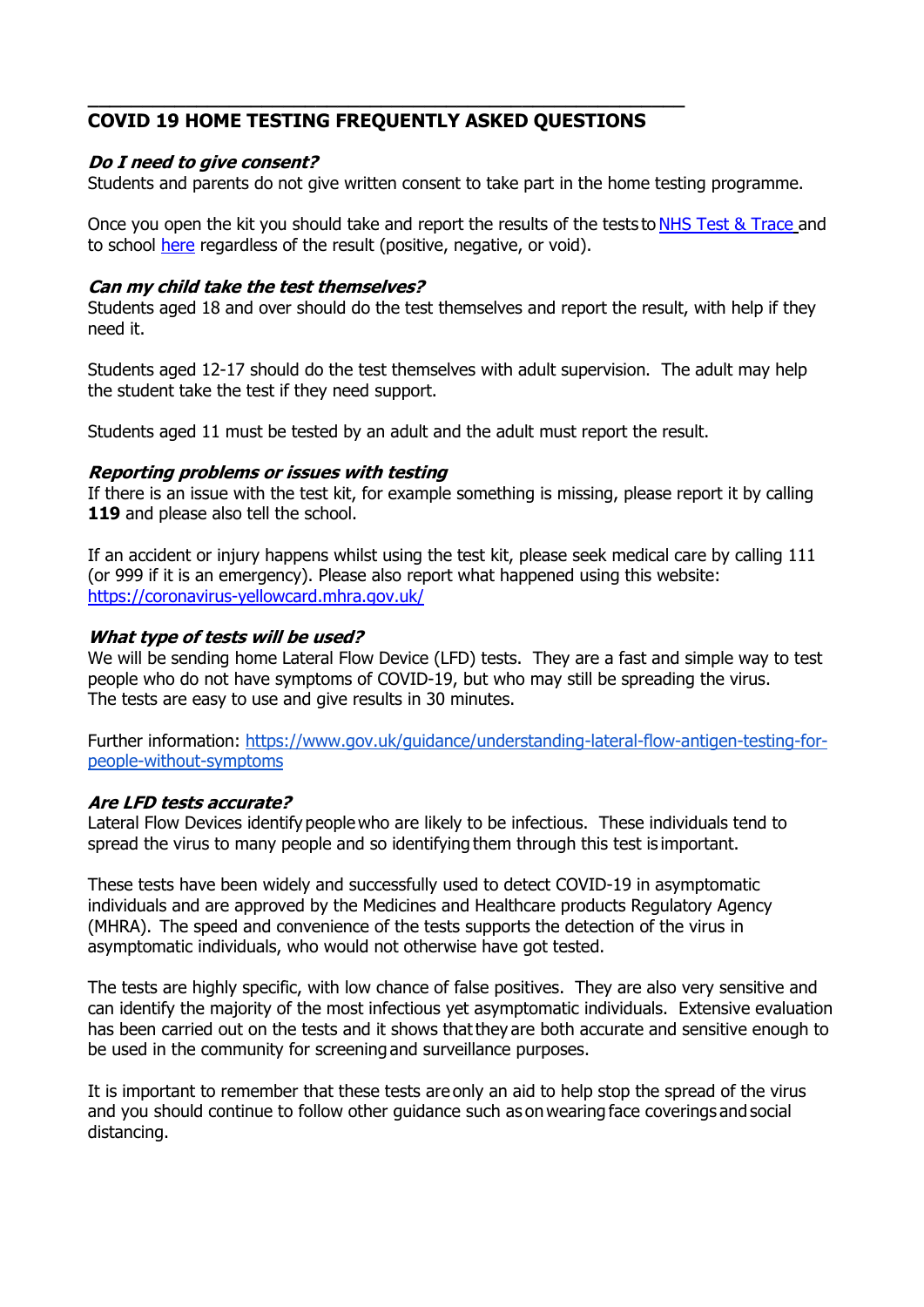# **How are LFD tests different to PCR tests?**

There are 2 main types of test to check if you have coronavirus:

- polymerase chain reaction (PCR) tests check for the genetic material (RNA) of the virus in the sample - you send the sample for processing at a lab;
- lateral flow device (LFD) tests detect proteins called 'antigens' produced by the virus. LFD tests give rapid results, in 30 minutes after taking the test.

### **What does it mean if my child has a positive result?**

If your child has a positive antigen LFD test result they, their household and any support bubbles they are part of should self-isolate immediately in line with [NHS Test and Trace guidance](https://www.gov.uk/government/publications/covid-19-stay-at-home-guidance%22%20/t%20%22_blank) for 10 days.You need to report your result to both [NHS Test & Trace](https://www.gov.uk/report-covid19-result) and your school [here.](https://forms.office.com/Pages/ResponsePage.aspx?id=DPahrxLBiUe50sRrwmHy3oygVwaJ6m9BiKT-rDihrApUQk5KS04xM0RaRVE4TldDOUk5TjcwMTc1Ti4u)

You should order a confirmatory PCR test if you are testing at home. You can [book a test](https://www.gov.uk/get-coronavirus-test) here.

# **What does it mean if my child has a negative result?**

A negative result does not guarantee that your child is not carrying the virus. So, you should continue to follow social distancing and other measures to reduce transmission such as wearing a face mask and regularly washing your hands.

#### **What if my child has a void result?**

If the result of the test is unclear (void), they should take another one. If the next test is also void, your child should take a PCR test. You can [book a test here.](https://www.gov.uk/get-coronavirus-test)

All test results need to be reported to both [NHS Test & Trace](https://www.gov.uk/report-covid19-result) and school [here.](https://www.youtube.com/watch?v=S9XR8RZxKNo&list=PLvaBZskxS7tzQYlVg7lwH5uxAD9UrSzGJ&index=1)

# **Do I need to send the test to a lab?**

No. The LFDs supplied do not need to be sent to a laboratory to get a result and can give a quick result in around 30 minutes. Guidance on self-testing will be distributed along with the test kits (the leaflet inside the test kit can be disposed). There is also a useful video to show you how to take the test [here.](https://www.youtube.com/watch?v=S9XR8RZxKNo&list=PLvaBZskxS7tzQYlVg7lwH5uxAD9UrSzGJ&index=1)

#### **How do you report the result?**

Whether it is positive, negative or void, use this [service.](https://www.gov.uk/report-covid19-result) You also need to tell the school the test result [here.](https://www.youtube.com/watch?v=S9XR8RZxKNo&list=PLvaBZskxS7tzQYlVg7lwH5uxAD9UrSzGJ&index=1) You will receive a text or email from NHS Test & Trace confirming that you have reported your test result.

# **Can I or someone else in my household use a test kit sent home from school?**

No, however whole families and households with primary school, secondary school, and college age children, including childcare and support bubbles, will be able to test themselves twice every week from home. This testing can be accessed through the following channels:

- Get a rapid test at work, through workplace testing. Ask your employer for more information.
- Attend a test site to get tested where you will be able to see how to take the test or pick up tests to do at home. You can find your nearest test site via the postcode checker [www.gov.uk/find-covid-19-lateral-flow-test-site](http://www.gov.uk/find-covid-19-lateral-flow-test-site) or check your local council website.
- Collect tests to do at home. Find your nearest collection site [COVID Test Finder \(test-and](https://find-covid-19-rapid-test-sites.maps.test-and-trace.nhs.uk/)[trace.nhs.uk\)](https://find-covid-19-rapid-test-sites.maps.test-and-trace.nhs.uk/)

If these options are not possible, there will be a supply of rapid tests to order online for people who need them the most. More information can be found on [www.gov.uk/order-coronavirus](http://www.gov.uk/order-coronavirus-rapid-lateral-flow-tests)[rapid-lateral-flow-tests](http://www.gov.uk/order-coronavirus-rapid-lateral-flow-tests)

There is [more information available about testing for households and bubbles of students.](https://www.gov.uk/guidance/rapid-lateral-flow-testing-for-households-and-bubbles-of-school-pupils-and-staff)